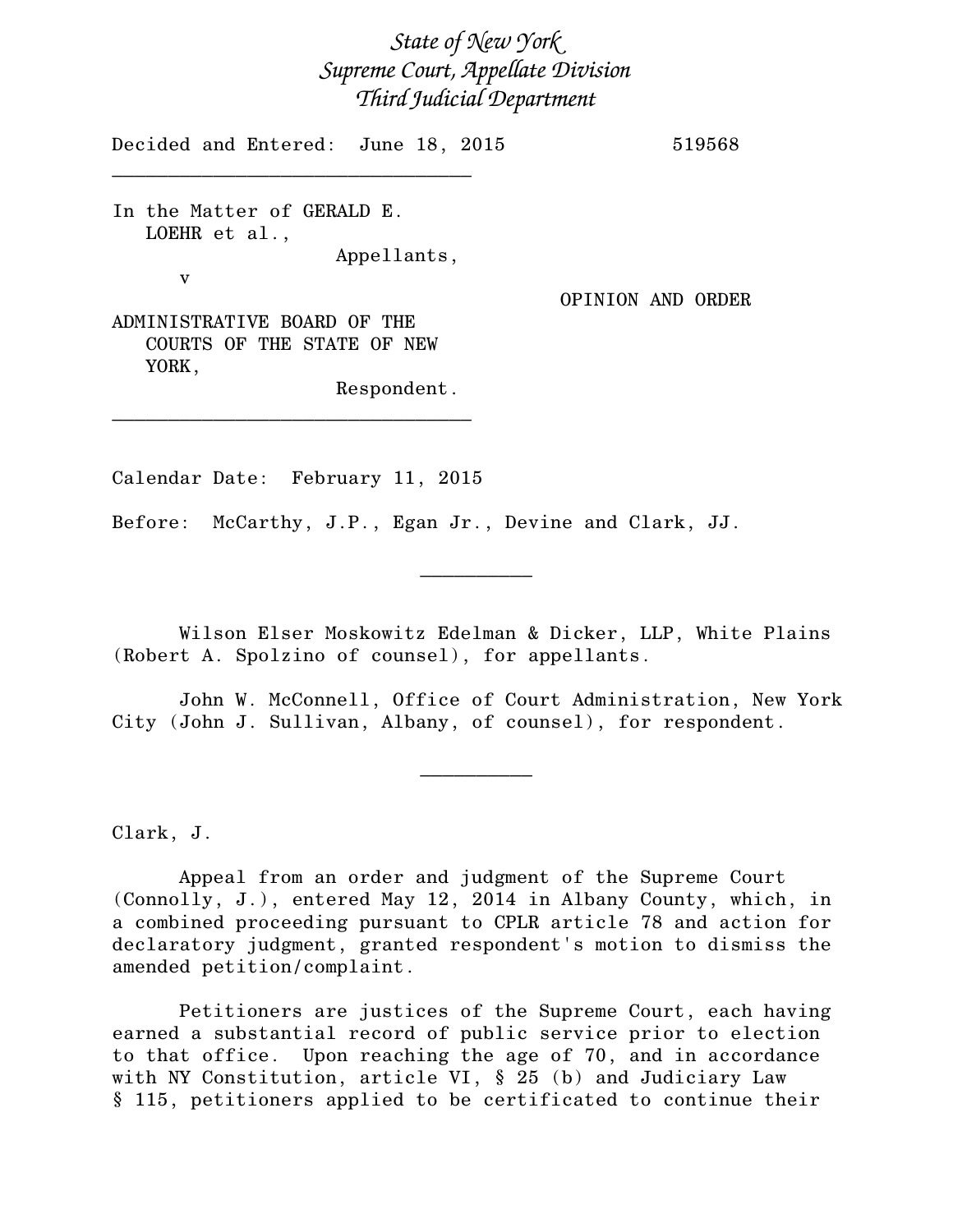services on the Supreme Court bench. In October 2013, conforming to an administrative order signed by the Chief Administrative Judge, respondent adopted a new policy that "no judge henceforth certificated for service as a Justice of the Supreme Court pursuant to Judiciary Law § 115 may receive, concurrent with receipt of a salary for such service, a retirement allowance for prior judicial service within the Unified Court System." Presently, and at issue here, petitioners are eligible to receive pension benefits based, at least in part, on prior judicial service within the Unified Court System. In December 2013, petitioners were informed of their need to comply with the new policy and that approval for certification would therefore be conditioned on such compliance. Petitioners thereafter commenced this hybrid CPLR article 78 proceeding and action for declaratory judgment seeking, among other things, a declaration that respondent's policy that certificated justices not receive such pension benefits during their employment was illegal, a ruling annulling each approval of petitioners' recertification contingent upon suspension of such pensions during their employment and a declaration that each petitioner is certificated not subject to such policy. After answering, respondent moved to dismiss the amended petition for failure to state a cause of action. Supreme Court granted respondent's motion, declared the policy to be neither illegal nor unconstitutional, and dismissed petitioners' amended petition. Petitioners now appeal. We reverse and declare that respondent's policy violates Retirement and Social Security Law § 212, Judiciary Law § 115 (3) and NY Constitution, article V, § 7.

It is well settled that, because "the text of a statute is the best evidence of legislative intent" (Matter of Retired Pub. Empls. Assn., Inc. v Cuomo, 123 AD3d 92, 94 [2014]), "where the statutory language is clear and unambiguous, the court should construe it so as to give effect to the plain meaning of the words used" (Commonwealth of N. Mariana Is. v Canadian Imperial Bank of Commerce, 21 NY3d 55, 60, [2013] [internal quotation marks, brackets and citation omitted]; see Patrolmen's Benevolent Assn. of City of N.Y. v City of New York, 41 NY2d 205, 208 [1976]; Bender v Jamaica Hosp., 40 NY2d 560, 561 [1976]). As is pertinent here, Retirement and Social Security Law § 212 (1) generally provides that, subject to certain earnings limitations,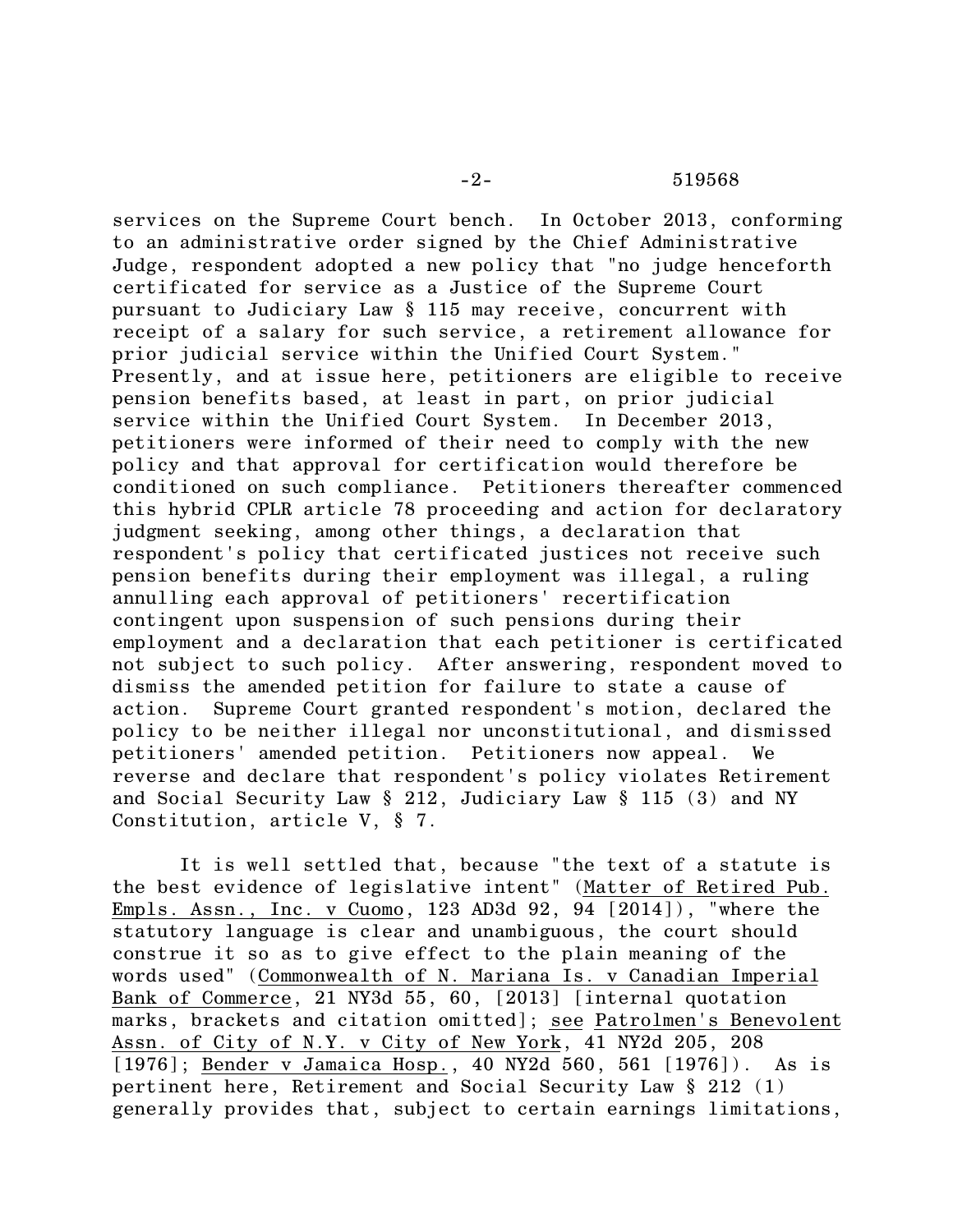## -3- 519568

"any retired person may continue as retired and, without loss, suspension or diminution of his or her retirement allowance, earn [an amount not greater than statutorily prescribed] in a position or positions in public service." That same provision provides that "there shall be no earning limitations under the provisions of [Retirement and Social Security Law § 212] on or after the calendar year in which any retired person attains age [65]" (Retirement and Social Security Law § 212 [1]; see Retirement and Social Security Law  $\S 210 [a], [e]$ .

Considering this statutory framework, as a matter of law, the statute preempts respondent's ability to implement a policy such as the one at issue here. The language of Retirement and Social Security Law § 212 explicitly allows New York public employees – including justices of the Supreme Court – to retire in place and continue to work while collecting their state pension. Respondent's argument that section 212 (1) implicitly permits state employers – and respondent here – to require employees to bargain away their legal right to the continued receipt of retirement benefits is unpersuasive. On the contrary, the plain language of section 212 (1) grants this right to public employees without mention of employers or an employer's discretion to condition recertification upon suspension of a statutory right<sup>1</sup> (compare Retirement and Social Security Law  $§ 211 [2] [a]$ .

Even if it were ambiguous as to whether the statute grants such rights to employees or employers, which it is not, respondent's position remains unsupported by the relevant<br>legislative history. Specifically, respondent's contention Specifically, respondent's contention that employers are allowed to require suspension of pension rights is irreconcilable with the legislative goal in amending the statute to make it "easier for pensioners to supplement their income" (Senate Introducer Mem in Support, Bill Jacket, L 1964, ch 803). Thus, the history of Retirement and Social Security Law § 212

<sup>&</sup>lt;sup>1</sup> Employer discretion was previously included in Retirement and Social Security Law § 101. However, section 101 has been effectively superceded by Retirement and Social Security Law § 212.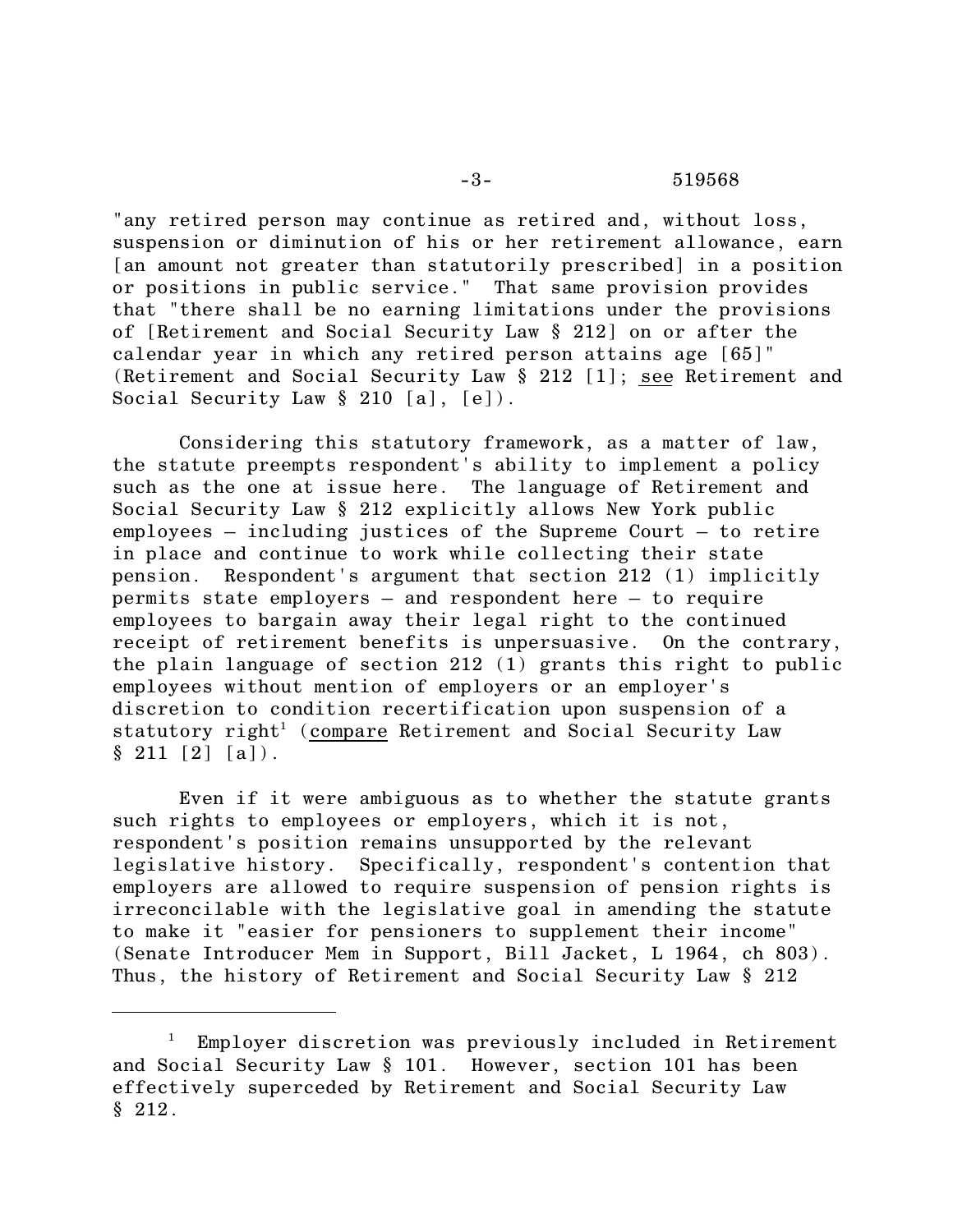supports the conclusion that the Legislature intended to give such a right to public employees, not subject to diminishment based on an employer's interests. Therefore, considering the plain language of the statute and its legislative history, Retirement and Social Security Law § 212 was intended to give certain pension rights to public employees, and those rights are not subject to their employer's preferences.

Furthermore, respondent's policy runs afoul of the statute inasmuch as it treats certificated justices of the Supreme Court differently and has effectively created two classes of justices – those who can receive either private retirement benefits or solely nonjudicial public service retirement benefits and those who are eligible for judicial public service retirement benefits but are not allowed to receive them. While Judiciary Law § 115 provides respondent with its power in regard to certification, it does not empower respondent to make a certificated judgeship a lesser class of employment than a noncertificated judgeship. As prescribed by statute, a certificated judge is "a justice of the [S]upreme [C]ourt in the district in which he [or she] resides" for purposes that include "salary" and "rights" (Judiciary Law § 115 [3]; see NY Const, art VI, § 25 [b]).

Respondent relies on Matter of Marro v Bartlett (46 NY2d 674 [1979]) to support its contention that it maintains broad discretion when making a certification eligibility decision. However, Marro is easily distinguishable from the instant case inasmuch as it pertains to an individual determination regarding one particular judge's certification and does not deal with a statewide policy directive. While we can agree that Marro allows for unfettered discretion in respondent's individual certification decisions, it does not authorize respondent to change the requirements for certification.<sup>2</sup> Simply put, respondent's act of adding a condition of recertification that is not included in the NY Constitution, the Judiciary Law or the Retirement and Social Security Law cannot be sustained.

 $2^2$  Notably, petitioners were qualified for recertification but for the newly established policy restricting their right to take their pensions.